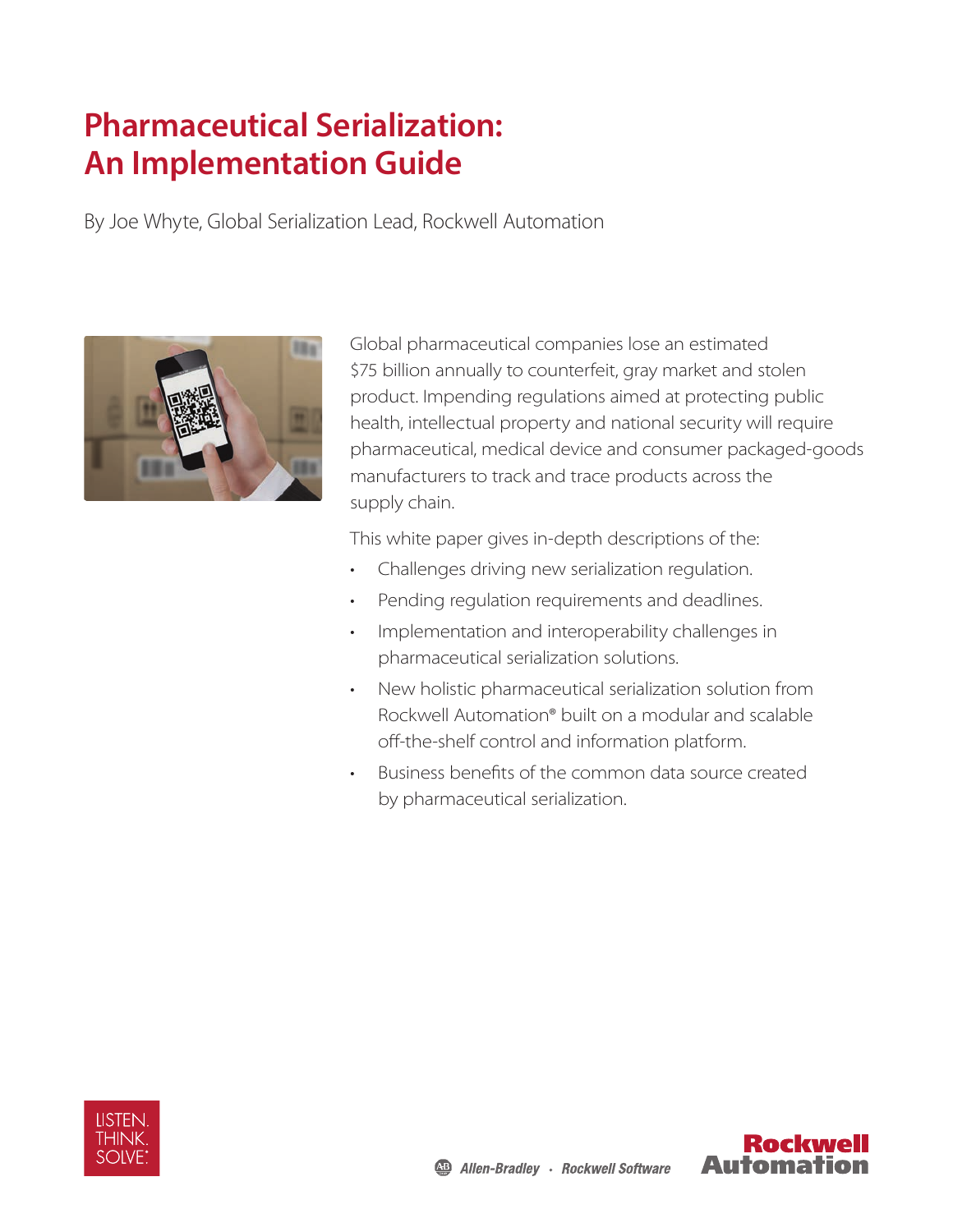#### Summary

No corner of the world is safe from counterfeit pharmaceuticals. In the United States, contaminated blood thinner medication killed dozens of Americans and sickened many more in 2008. In New Zealand, women who bought do-it-yourself Botox on the Internet in 2011 were disfigured by impurities – including cooking oil – contained in the bogus injections. In sub-Saharan Africa today, according to the Centers of Disease Control, an estimated 30 percent of all drugs are counterfeit, and often contain little or none of the active ingredients patients need to battle malaria, tuberculosis and other life-threatening diseases.

While the human suffering caused by counterfeit drugs is incalculable, experts estimate that global pharmaceutical companies lose an estimated \$75 billion annually to rogue dealers, including those involved in organized crime and even terrorist groups.<sup>1</sup>

That total doesn't include less tangible but still substantial losses to pharmaceutical manufacturers from diminished brand value caused by damaged public trust.

*Pharmaceutical companies lose an estimated \$75 billion annually to rogue dealers … a total that does not include losses from damaged public trust and diminished brand value.* 

By all accounts, trafficking in illicit pharmaceuticals – including sham, stolen or otherwise diverted prescription medications – is far more lucrative than selling illegal drugs. The U.S. Department of Commerce estimates that a \$1,000 investment in counterfeit prescription drugs can result in a \$30,000 return – ten times the profit margin for heroin.

Alarmed by the proliferation of counterfeit medications – as well as fake medical devices and contaminated consumer products, such as baby formula – countries around the world are taking action. Impending regulations aimed at protecting public health, intellectual property rights and national security will require pharmaceutical, medical device and consumer packaged-goods manufacturers to track and trace products across the supply chain.

Until now, only production-related information, such as the expiration date and lot codes, has been printed on products and their final packaging. However, serialization – the application of a unique alpha or numeric identifier on every pharmaceutical package down to the unit level of sale – is a common requirement among the otherwise disparate international initiatives scheduled to take effect in the next several years.

These unique identifiers must be stored in a database along with other information about the item, including manufacturer and batch details. Using unique serial numbers, the authenticity of items can be verified against the database at every step in the distribution chain, from the manufacturer to the consumer.

Brazil is leading the serialization charge. All packaging on prescriptions sold in the country must carry a two-dimensional (2-D) code to enable monitoring from the factory to the pharmacy – including identification of the individual who purchased a particular drug.

But that's just Brazil. GS1, an international organization that develops and maintains standards for supply and demand chains across multiple sectors, has created many standards to support serialization – down to what a 2-D barcode looks like. GS1's EPCIS does provide details on managing and sharing data between parties who have EPCIS certified systems. However, there is no global agreement on a central or distributed database or data ownership model.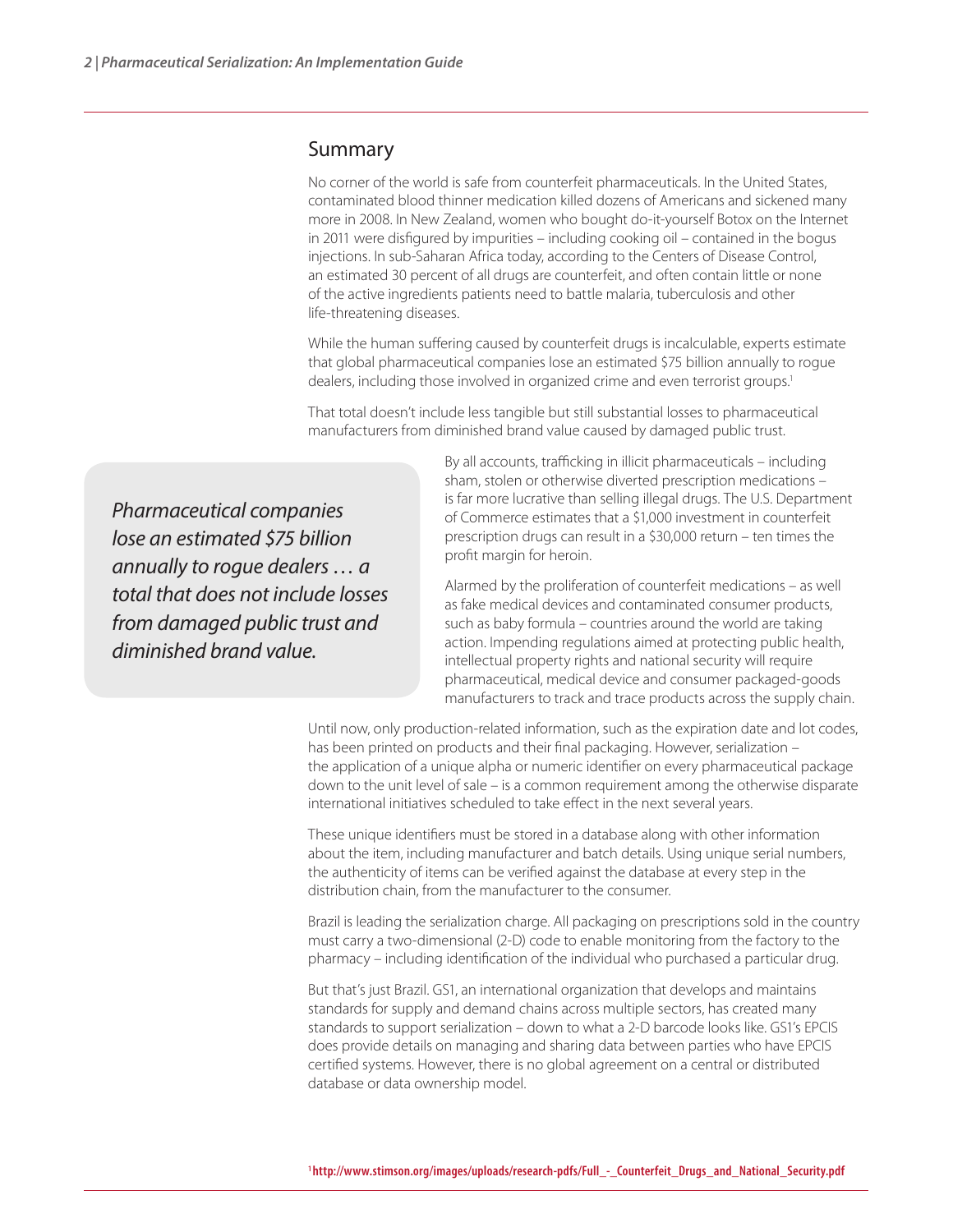To ensure compliance and patient safety, pharmaceutical manufacturers need a flexible technology and new expertise to help them navigate the production and cultural complexities of emerging serialization regulations. They need seamless interoperability among all machines, devices, business systems and databases that together comprise the pharmaceutical supply chain.

A new holistic serialization solution from Rockwell Automation, which can be globally deployed and supported consistently, helps pharmaceutical manufacturers overcome these challenges. That's because it is built on a modular and scalable off-the-shelf control and information platform that can be easily integrated into drug makers' existing production lines.

The solution integrates with GS1 Electronic Product Code Information Services (EPCIS) certified central database to seamlessly and securely share data from the enterprise, to supply-chain partners and the retail point of sale – and potentially, right to the customer.

The business benefits of this holistic solution extend well beyond stopping counterfeiters and thieves. With a clear line of sight through the supply chain, drug makers can optimize their manufacturing, supply chain processes, and their product inventories, to meet real time consumption demands. Manufacturers can also improve the accuracy and reduce the scope of product recalls. Finally, the common data source created by serialization can yield valuable, actionable intelligence for departments, ranging from finance to sales to marketing.

#### Human Harm

Nearly a decade ago, the World Health Organization (WHO) launched the International Medical Products Anti-Counterfeiting Task Force (IMPACT) to "halt the production, trading and selling of fake medicines around the globe."2

IMPACT members included international enforcement agencies, pharmaceutical manufacturers' associations, and drug and regulatory authorities. Since 2006, members have collaborated on international criminal investigations, helped countries strengthen their detection and enforcement systems, and worked with industry to develop prescription supply-chain protections, such as secure, high-tech pharmaceuticals packaging.

Still, the number of people harmed by counterfeit, contaminated, stolen and otherwise compromised medications has continued to grow, along with the sophistication of the criminals who peddle them.

Using advanced and readily available technologies, it's easy for counterfeiting criminals to produce a pill or a vial that looks like the real thing and create copy-cat packaging that appears authentic.

That was the case in 2012, when the U.S. Food and Drug Administration (FDA) reported that a counterfeit version of cancer drug Avastin had invaded the U.S. supply chain. The fake injectable serum – seized mostly from unsuspecting doctors, clinics and hospitals – contained cornstarch, acetone and other chemicals, but no active ingredient to fight cancer.<sup>3</sup>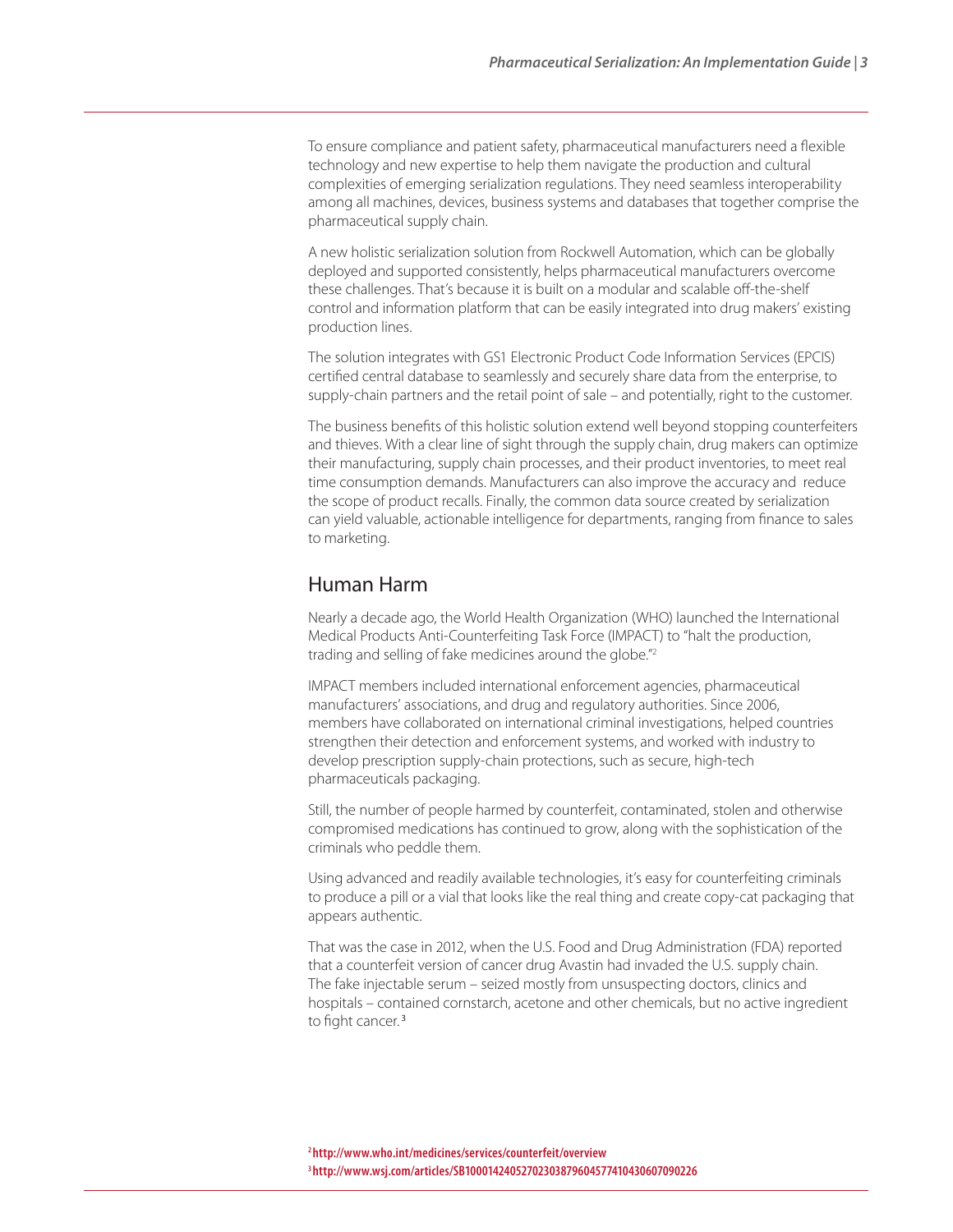Overall, industrialized countries are less vulnerable to counterfeit prescription drugs than less developed nations. An estimated 10 to 30 percent of medicines sold in developing countries are fake, according to U.S. Centers for Disease Control (CDC), but less than one percent of prescription drugs sold in America, the European Union, Japan, Canada, Australian and New Zealand, are counterfeit.<sup>4</sup>

In the developed world, most manufacturers are diligent about quality control and adhering to good manufacturing practices (GMP). However, under-regulated wholesalers and re-packagers are increasingly involved in the prescription supply chain. The explosion in Internet pharmacies has given counterfeiters unprecedented access into the already complex and fragmented prescription supply chain.

Case in point is a 2013 analysis by the National Association of Boards of Pharmacy, which accredits online pharmacies. It showed that 97 percent of the more than 10,000 online sites selling prescription medications were operating illegally or not following pharmacy laws and standards. According to the WHO, more than 50 percent of prescription medicines purchased over the Internet from illegal sites have been found to be counterfeit.

# Rogue Agents

Drugs in almost every therapeutic category have been counterfeited, but certain types of fake medicines are more prevalent in different parts of the world.

In developed nations, counterfeiters tend to focus on expensive lifestyle medications, such as erectile dysfunction and anti-allergy drugs. In one of many such cases, three British men were sentenced to prison in April 2015 for selling fake Viagra.<sup>5</sup> The judge in the case said the men were part of a "highly organized, large-scale criminal enterprise" that used a bogus mail-order fishing-tackle business to reap an average of £60,000 a week.

In the developing world, counterfeiters tend to target drugs used to fight infectious diseases. For instance, a 2012 study published in the journal Lancet showed that up to 36 percent of anti-malarial drugs collected in Southeast Asia were falsified, while in sub-Saharan Africa, a third failed chemical analysis.<sup>6</sup>

*The lack of trace-and-track transparency in the prescription supply chain leaves open questions about the quality and efficacy of gray market medicines. As the FDA notes, "It is unknown how these drugs are stored and handled, or whether they are expired, counterfeit or otherwise substandard."*

Counterfeiters aren't the only rogues in the pharmaceutical business.

Gray market companies operating outside the legitimate drugdistribution chain buy and sell prescription drugs. "When critical medications become scarce and are no longer available through a hospital's usual channels of distribution, unscrupulous gray market distributors have been quick to jump in with inexplicably obtained supplies of these drugs that they are more than willing to sell to health care providers at exorbitant costs," according to the Institute for Safe Medication Practices.<sup>7</sup>

The lack of trace-and-track transparency in the prescription supply chain leaves open questions about the quality and efficacy of gray market medicines. As the FDA notes,

"It is unknown how these drugs are stored and handled, or whether they are expired, counterfeit or otherwise substandard."<sup>8</sup>

#### **4 http://www.cdc.gov/features/counterfeitdrugs**

**5 http://www.theguardian.com/uk-news/2015/apr/13/fake-viagra-gang-members-sentenced-criminal-enterprise 6 http://www.thelancet.com/journals/laninf/article/PIIS1473-3099(12)70064-6/fulltext 7 https://www.ismp.org/newsletters/acutecare/showarticle.aspx?id=3**

**8 http://www.fda.gov/AboutFDA/ReportsManualsForms/Reports/ucm277747.htm**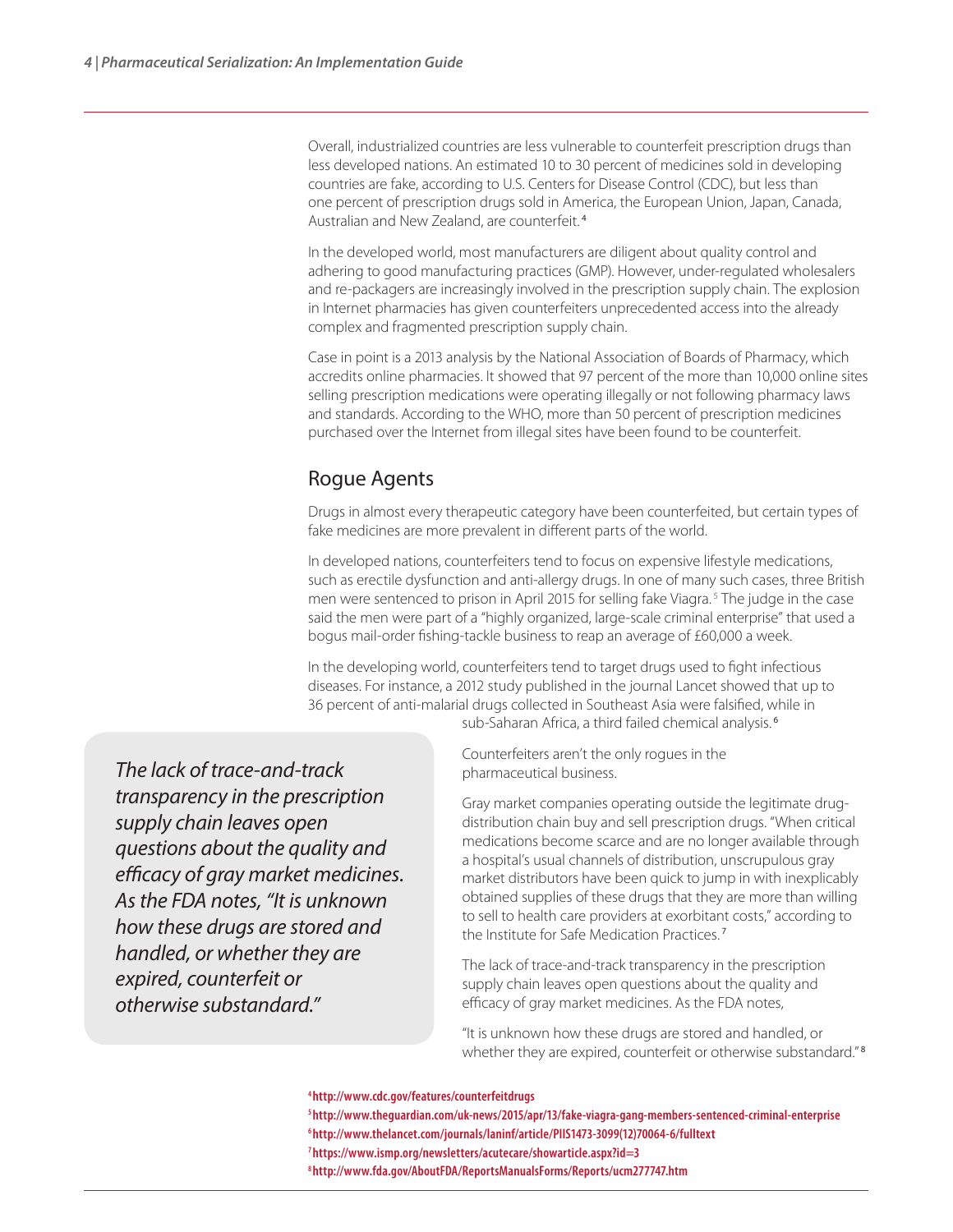Meanwhile, illicit prescription-drug dealers – ranging from organized gangs, to corrupt doctors, to teens raiding their parents' medicine cabinets – are fueling an epidemic in prescription opioid addiction. Abuse of narcotic painkillers, such as OxyContin, Percocet and Vicodin, kills 45 people per day in the U.S., according to the CDC. That's more than deaths from heroin and cocaine overdoses combined. 9

#### Regulatory Sea Change

These stark human realities, combined with lost profits and a lack of security in the world's drug supply chain, have led to an international transformation in prescription medicine regulations.

In 2015, South Korea joined Turkey and Argentina in requiring prescription drug items sold in their countries to be serialized. They must now include both human- and machinereadable symbols, such as a GS1® DataMatrix and a unique serial number for each item.

GS1 standards are the most widely used in supply chains across the world. Its identification system includes globally unique identification for products, assets (objects) and locations, as well as its standards for capturing and sharing visibility and traceability data between supply-chain partners and other key stakeholders. Virtually every country besides China has adopted GS1 standards for pharmaceutical serialization "to minimize fragmentation and instead increase harmonization worldwide."<sup>10</sup>

*Industry organizations, such as the European Federation of Pharmaceutical Industries and Associations, are drafting and piloting technological solutions to meet the serialization mandates.*

In Brazil, government officials are developing a requirement in which drug makers must provide serialization and tracking data for three batches of products.

In the United States, new requirements for serialization and traceability under the Drug Supply Chain Security Act of 2013 will be phased in over a decade. At the beginning of 2015, the government began requiring that manufacturers incorporate product-transaction data into a single document that is available, either electronically or on paper, each time ownership is transferred. By November 2017, that information must be available electronically, and the product identifier must be affixed or imprinted on the label at the product and case level.

By 2023, U.S. mandates will require manufacturers to be able to exchange transaction information and transaction statements in

an interoperable electronic manner. A full transaction e-pedigree will be defined by the FDA prior to the required implementation in November 2023.

In the European Union, with the publication of the Delegated Act on safety features in February 2016, manufacturers have to comply until 2019 with new Serialization regulations outlined in the Falsified Medicines Directive (FMD).

These changes comprise just the first wave of new track-and-trace legislation. Pharmaceutical serialization requirements are in various stages of development in more than a dozen counties from China to Mexico to Saudi Arabia.

**9 http://www.cdc.gov/drugoverdose/data/index.html**

**10 http://www.gs1.org/docs/healthcare/Joint\_Industry\_Position\_Paper\_on\_Serialization\_and\_Product\_ Verification\_Final\_November\_2013.pdf**

**11 http://www.healthcarepackaging.com/playbooks/pharmaceutical-serialization-playbook**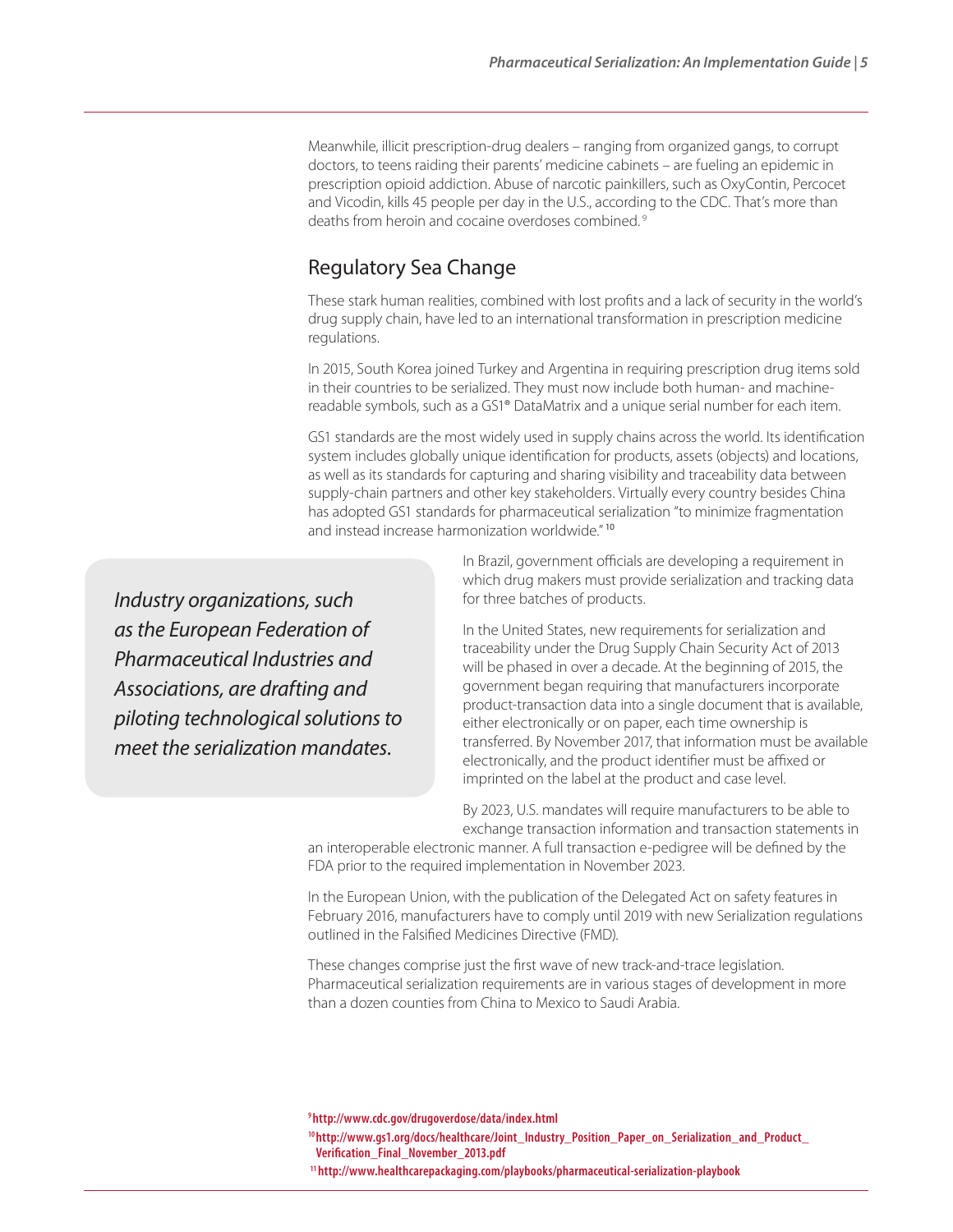#### Interoperability Challenges

For pharmaceutical companies, these deadlines have created a huge quandary. The major challenge: While the regulations spell out serialization as the solution to protect the pharmaceutical supply chain, they don't specify how to implement a serialization solution.

# Pharmaceutical Serialization: Defining Terms

**Product Serialization** is the application of a unique alpha or numeric identifier on every pharmaceutical package, from the unit level of sale to the pallet. Serialization will be required under impending international mandates aimed at protecting the prescription-drug supply chain from counterfeiters, thieves and other threats.

**Aggregation** is the relationship between the primary package and every subsequent container or package used to ship the saleable unit of a prescription drug. In serialization, aggregation is both a physical relationship and a data relationship. For example, each carton, case and pallet that contains the unit of sale requires a unique serial number. Those associated serial numbers are collected in a database, and used to track prescriptions throughout the supply chain, from the point of manufacture to the consumer.

**E-pedigree** is a chain-of-custody document that identifies each prior sale, purchase or trade of a drug, including the date of those transactions, and the names and addresses of all parties involved.

**Electronic data interchange (EDI)** is the transfer of data from one computer system to another by standardized message formatting, without the need for human intervention. EDI permits multiple companies – possibly in different countries – to exchange documents electronically. It is the most common method used by drug makers today to share serialization information and serialized content-to-container relationships with trading partners.

**Electronic Product Code Information Services (EPCIS)** is a GS1 standard that enables supplychain partners to store and share physical event data, including the what, when, where and why about physical observations (events), independent of the technology used to capture that information. This allows companies to associate and share additional information, or events, relating to an object's identity. For example, companies can associate information, such as the time and date that a bar code was scanned or an RFID tag was read, the location of that scan/read, and whether the object was being shipped or received.<sup>12</sup>

> There also is not an agreed-upon data format for capturing aggregated track-and-trace information and sharing it among multiple trading partners in the global supply chain.

Within the four walls of the factory, implementing the new regulations requires tracking at every stage in the end-of-line packaging process down to machines, printers, labelers, bar-code scanners and vision systems.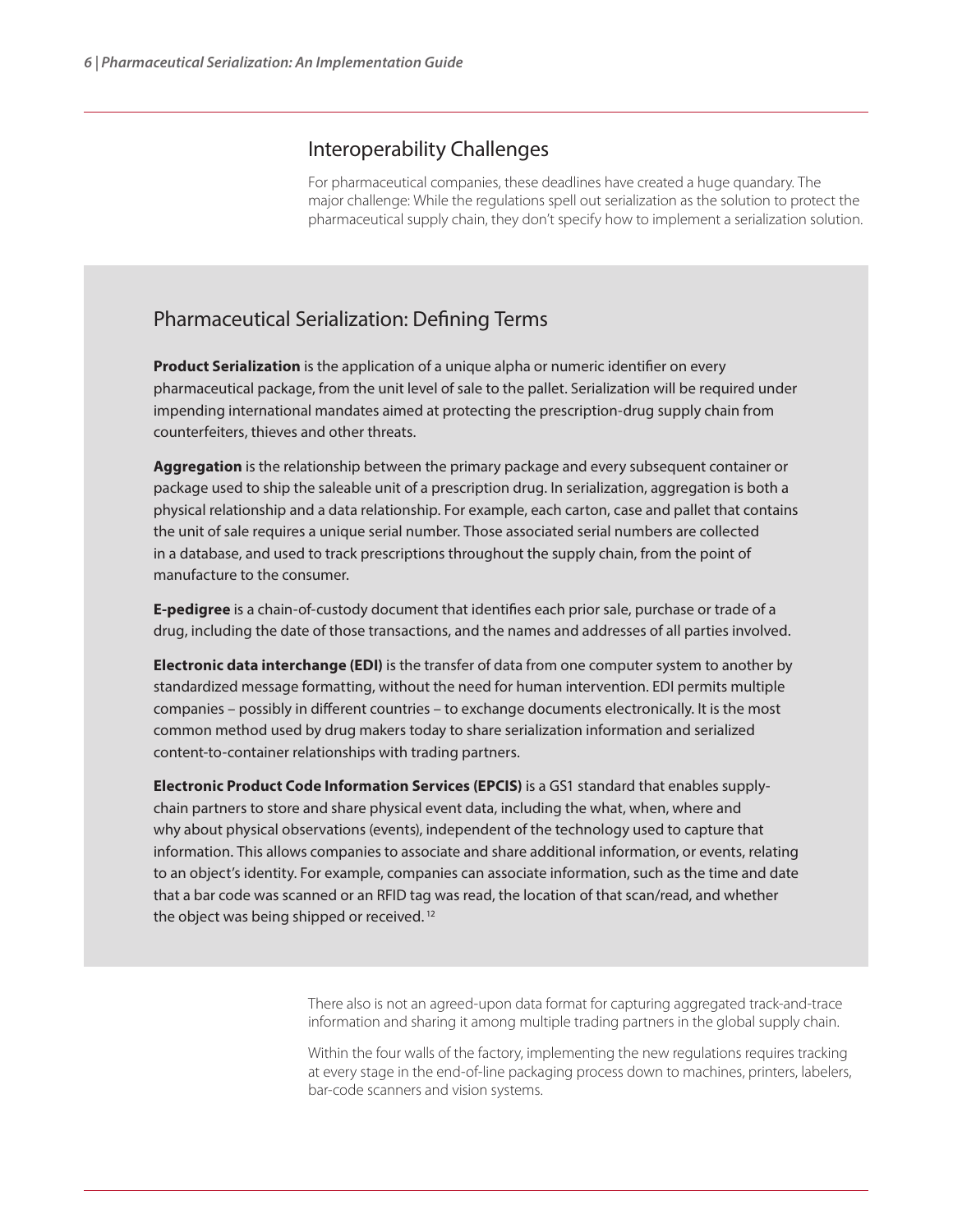At each stage in the finished goods packaging process, a unique serial number – represented by a 2-D barcode or RFID tag – must be applied to the product's package. Depending on the industry or customer need, there can be up to five levels of parent/child aggregation, with serial numbers applied to the item level or unit dose, up to the pallet.

The unique serial number at each stage in the packaging process must be married to all the unique serial numbers contained in the package. Therefore, each pallet serial number (parent) is paired to all the unique case serial numbers (children) on the pallet, creating

*The unique serial number at each stage in the packaging process must be married to all the unique serial numbers contained in the package.*

the aggregated parent/child relationship. Likewise, each case serial number (parent) is paired to all of the unique carton serial numbers (children) that are in the case, and so on.

Accurately applying and associating these new and complicated sets of individual identifiers poses interoperational challenges for many drug makers. That's because historically, pharmaceutical companies have invested in "black box" solutions at the packaging-line level. Those can include unique hardware – such as their own versions of printing and vision systems – as well as custom software drivers, custom application software and proprietary networks.

For data generation and acquisition, serialization is complicated by the massive need for unique applied numbers (preferably randomized), the high volume and speed of the data-handling process, and the wide range of products, formats and country requirements.

Serialization also adds extra layers of information that must be integrated into existing production processes and information systems. Information must flow between control systems, manufacturing execution systems (MES), enterprise resource planning (ERP) systems, inventory management and supply-chain systems.

Beyond the pharmaceutical plant, products can change ownership as many as 10 times within the supply chain before reaching patients.<sup>12</sup> These transition points in the supply chain are essentially the vectors of attack for anyone sophisticated enough to steal or otherwise divert prescription drugs from the legitimate supply chain. 13

Effectively meeting the new government mandates will require a holistic serialization solution to track and trace prescription drugs through the entire supply chain.

Today, electronic data interchange (EDI) is the most common method used by drug makers to share serialization information and serialized content-to-container relationships with trading partners. However, EDI file-sharing wasn't designed for tracing supply-chain event data. It has no query mechanism, no exceptions processes, no global format, and most important of all, it is not extensible without Standards action, which would require a multi-year process. Extensibility is a software design principle defined as a system's ability to have new functionality extended, in which the system's internal structure and data flow are not affected, an essential element if a platform is to adapt to new and emerging regulatory requirements. EDI doesn't amount to much more than a text file combined with an advance shipping notice, much like how consumers track their FedEx packages today.

GS1 has developed EPCIS to overcome shortcomings with EDI and accommodate the growing volume and complexity of data required by emerging serialization legislation. EPCIS enables supply-chain partners to store and share physical event data, including the what, when, where and why of events, independent of the technology used to capture that information. 14

**12 http://www.pharmacompliancemonitor.com/global-pharmaceutical-product-serialization-taking-steps-againstcounterfeiting/8831/**

**13 http://www.healthcarepackaging.com/playbooks/pharmaceutical-serialization-playbook**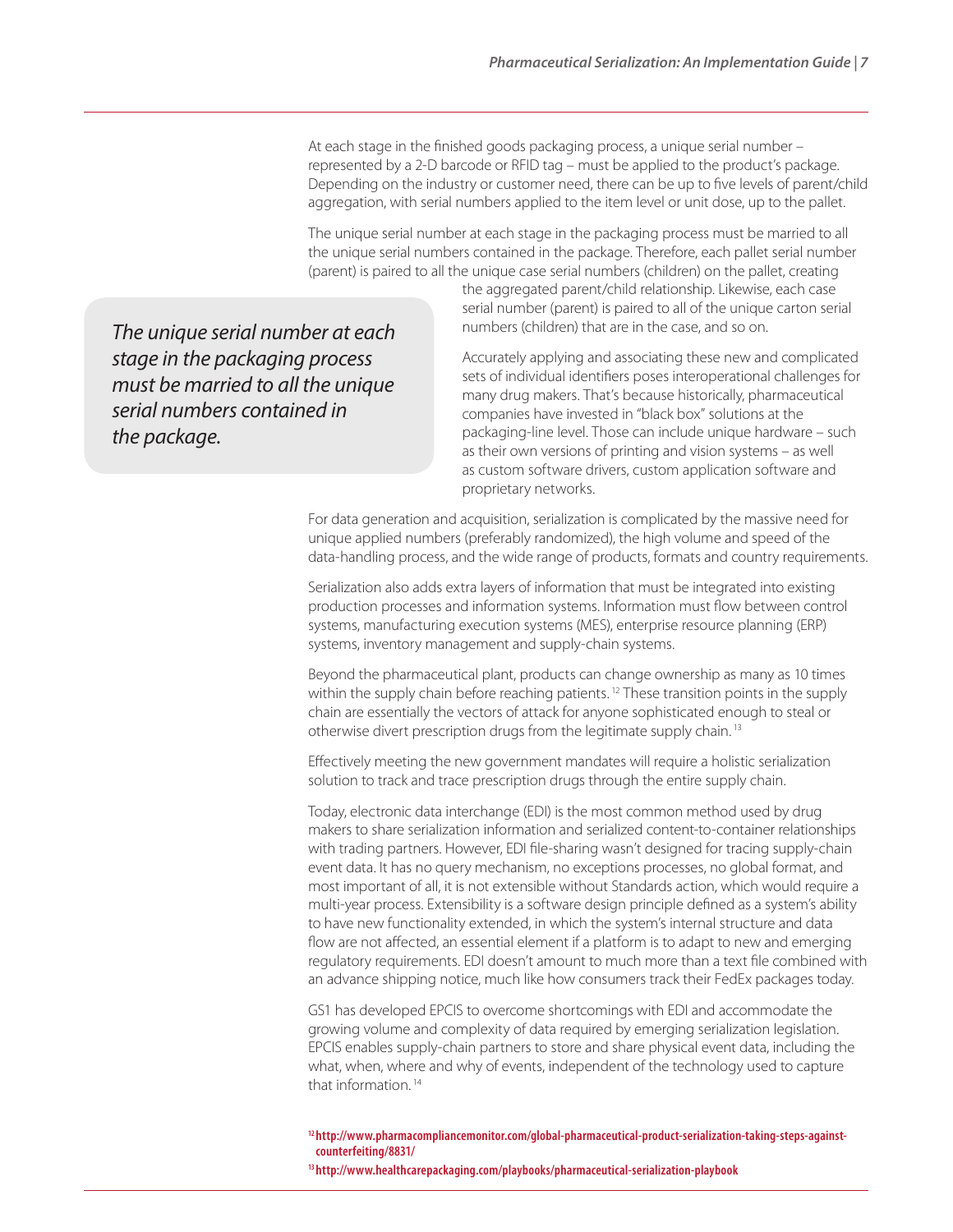This allows companies to associate and share additional information, or events, relating to an object's identity. For example, companies can associate information, such as the time and date that a barcode was scanned or an RFID tag was read, the location of that scan/ read, and whether the object was being shipped or received.

Ultimately, as a product is scanned through the supply chain, if a serialization identifier shows up somewhere else in the system, it's a red flag that there's a counterfeit in the market. This enables manufacturers to take action before it gets into the hands of the consumer.

### A Holistic Serialization Solution

A new holistic serialization solution from Rockwell Automation enables pharmaceutical manufacturers to comply with the current regulations and standards with the flexibility to adapt to those on the horizon.

The solution is built on industry standards (IEC 61131, ANSI/ISA-88, ANSI/ISA-95) and uses open network and communication protocols, and commercial off-the-shelf technologies, eliminating the need for black-box proprietary control solutions and the associated custom interfaces and custom drivers that they require. This open approach allows Rockwell Automation to deliver a modular, re-usable and scalable solution anywhere in the world, using local resources

This turnkey solution aligns to the ISA-95 multilayer data model. More specifically, it contains key modifications/additions to the packaging-line data structure to:

- Completely separate machine control and data functionalities.
- Create a single database that manages information throughout the serialization process.
- Provide the required data links and Web services to connect serialization data to the ERP layer and the Supply Chain Cloud.

| <b>ISA-95</b>                                                                                     | <b>Serialization Levels</b>                                                           |
|---------------------------------------------------------------------------------------------------|---------------------------------------------------------------------------------------|
| Level 0: Production process data                                                                  | Printers, Labelers, Vision Systems & Bar Code Scanners:                               |
| (e.g., I/O, devices)                                                                              | Serialization numbers printed and inspected                                           |
| Level 1: Sensing/testing equipment or                                                             | Unit Level Controller and HMI Stations: Serialization and                             |
| instrumentation (e.g., HMI, sensors)                                                              | aggregation data management per station                                               |
| <b>Level 2:</b> Control the production processes                                                  | Line controller serialization and aggregation data                                    |
| (e.g., SCADA, HMI, batch)                                                                         | management for the entire packaging line                                              |
| Level 3: Work flow/recipe management,<br>electronic records, production management<br>(e.q., MES) | Site Server: Serialization and aggregation data management<br>for the entire facility |
| Level 4: Business planning and                                                                    | Business planning and logistics: Serialization interface                              |
| logistics (e.g., ERP)                                                                             | to FRP and MFS                                                                        |
|                                                                                                   | Level 5: Supply Chain Track and Trace Serialization Data<br>Event Repository          |

*Serialization-relevant data is widely distributed over control and information systems across many levels or layers. Rockwell Automation identifies these layers based on the enterprise and control system levels of the ISA-95 data model.* 

The system integrates with EPCIS certified supply chain repositories to specifically meet serialization regulatory requirements.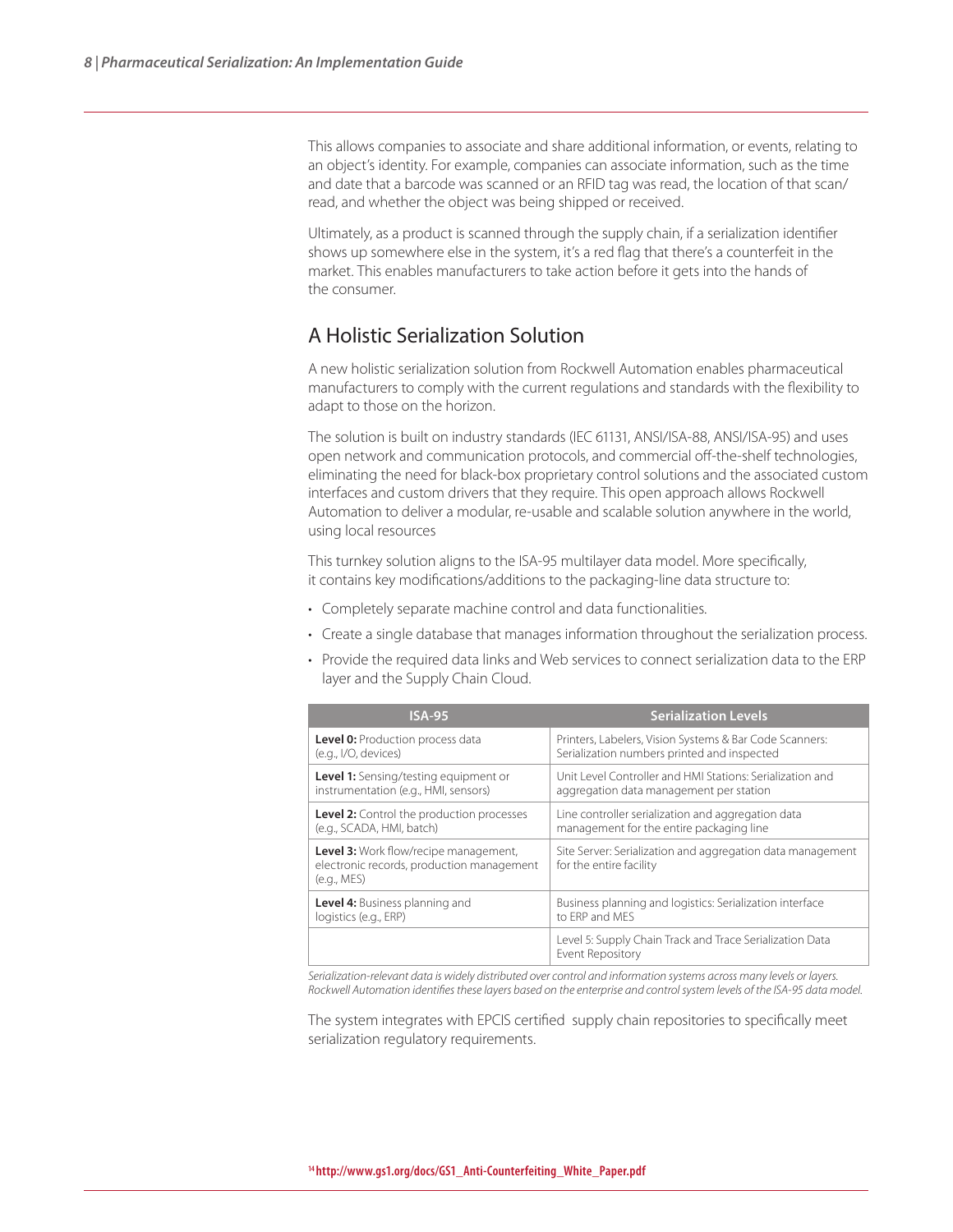Here's how the holistic Rockwell Automation solution works at each level of its ISA-95 aligned data model:

**Level 0,** according to the traditional ISA-95 standard, is the device level that includes pieces in the packaging machine, such as vision systems, printers and radio-frequency identification (RFID) systems.

*Free of proprietary equipment and networks, pharmaceutical producers can choose from a wider selection of OEMs for troubleshooting or repairs.* 

The Rockwell Automation solution expands Level 0 to include the packaging machine itself, which was separate at Level 1 in the traditional ISA-95 model. This modification keeps all the equipment responsible for packaging the product on the same level. To ensure all the machines and their components operate seamlessly – and allow the solution to be scalable and repeatable – all the physical assets are commercial off-the-shelf (COTS) technology.

Separating the machine functions from the data functions not only creates a consistent information solution – it also empowers OEMs to deliver serialization-ready machines without the complexities entailed in adding IT data capabilities. With the Rockwell Automation solution, the machine-controller level

isn't responsible for managing data or generating serialization identifiers as they do on many existing packaging lines. The Rockwell Automation solution keeps those critical and increasingly sophisticated data functions above Level 0.

A side benefit for packaging-machine end users: Free of proprietary equipment and networks, they can choose from a wider selection of OEMs, Systems Integrators and Solution Providers to provide and integrate Level 0 devices and packaging machinery or to provide deployed system repairs or troubleshooting support services.

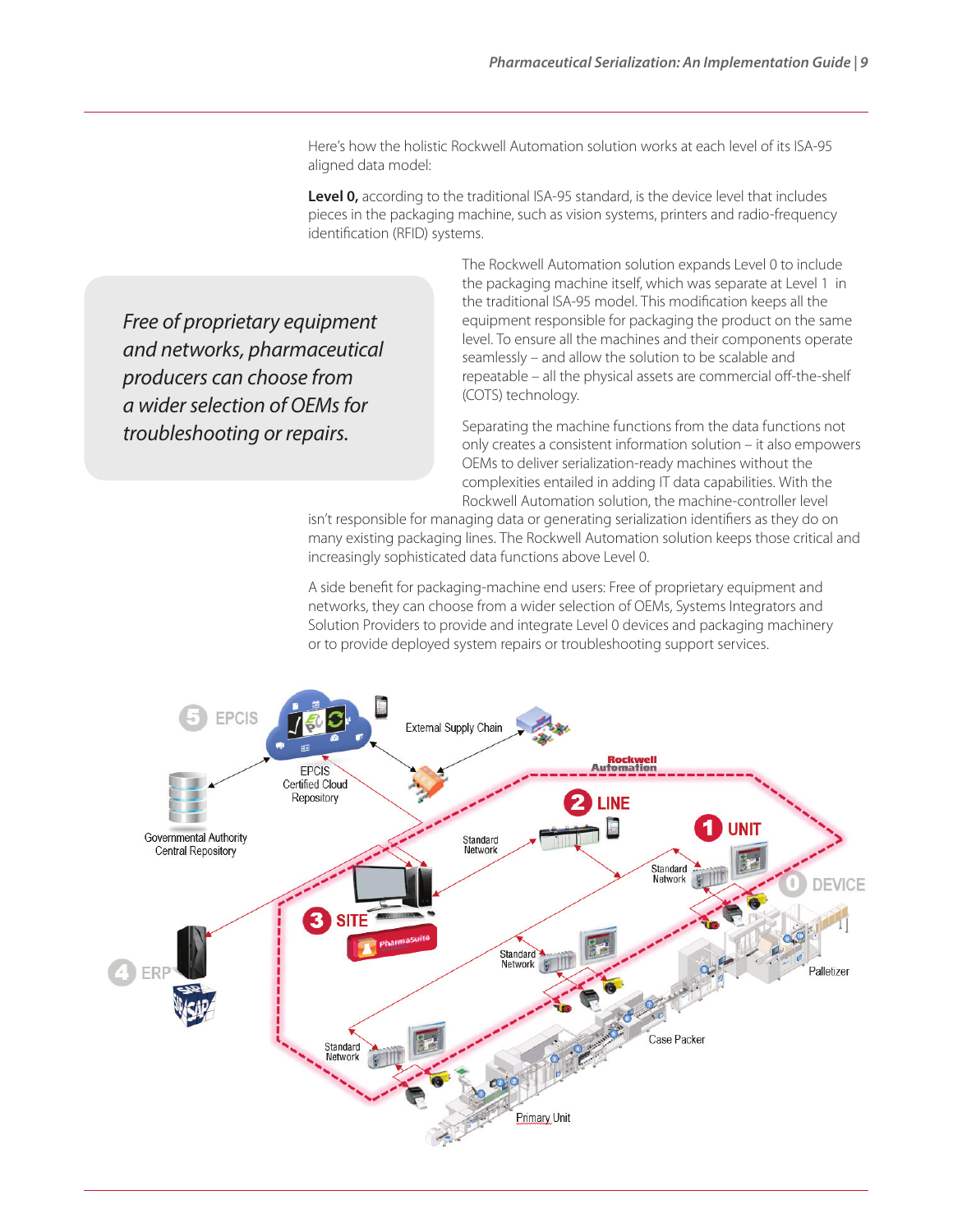Level 1 in the Rockwell Automation architecture is home to a serialization Allen-Bradley® CompactLogix® processor – a COT – that manages the serial information interface between the data layers and the Level 0 devices and packaging machinery and acts as a serialization data buffer between the data and equipment layers. Level 1 dedicated programmable automation controllers (PACs) manage the serialized data at each stage in the Level 0 packaging process (from primary to palletizer packaging), and send the printed and verified numbers to the Level 2 line controller where the required parent-child data relationships are created and managed.

Level 2 is the line controller responsible for managing the data associated with each packaging line's dedicated PACs. Rockwell Automation uses an Allen-Bradley ControlLogix processor – a COT – that operates as a data concentrator and acts as a serialization data buffer. It manages the serialized numbers specific to each packaging aggregation unit on the line during a production run and creates the required parent/child data relationships.

The level 2 line controller receives those unique, random identifiers from the site server at Level 3, and then distributes them among the different controllers on Level 1. Not all those numbers will be used during the production run because of bad prints or rejected products. The Level 2 line controller maintains a "good" list until the run is completed. This ensures only good products are included in the next packaging aggregation unit. These results are buffered and continuously uploaded to the Level 3 site controller which operates as a central database.

Level 3 is the site server, which manages all of the serialization data for a manufacturing plant and ensures that the right serial number is at the right place, at the right time throughout the facility. The site server is the only plant level database in the Rockwell Automation solution, which helps ensure data integrity for the entire system.

The site server identifies, quantifies and classifies the serial numbers to be sent to the packaging line, based on a production order. It marries that production order to the serialization information that needs to be applied to all the products and all the packaging levels in one location. It then provisions that data to the appropriate machines on the plant floor via the line controller on Level 2.

Level 3 uses a dedicated serialization module built on top of the FactoryTalk® PharmaSuite™ software application. It uses the ERP Integration Gateway to provide the required connectors to MES, ERP or cloud-based track-and-trace systems. .

**Level 4** is the corporate IT business layer where ERP systems track business resources and convert customer orders into production runs. Once serialization data enters the Level 5 supply chain, drug makers can use the product tracking data to improve business operations throughout their enterprise. They can optimize everything from inventory levels to product promotions to rebates and chargebacks. All this is possible by taking serialization data from a nonproprietary platform and seamlessly integrating it into business information systems.

**Level 5** is the cloud-based, supply-chain event repository where a company's serial numbers for each production site should originate and to which all authenticated aggregated serial data should be sent for storage. The Level 3 Site Server can directly interface to any Level 5 system, thus providing customers with a robust and secure central database with worldwide availability. Once products leave a manufacturing site, all supply-chain events associated with each package are tracked and stored in the event repository as the products move to the final point of sale.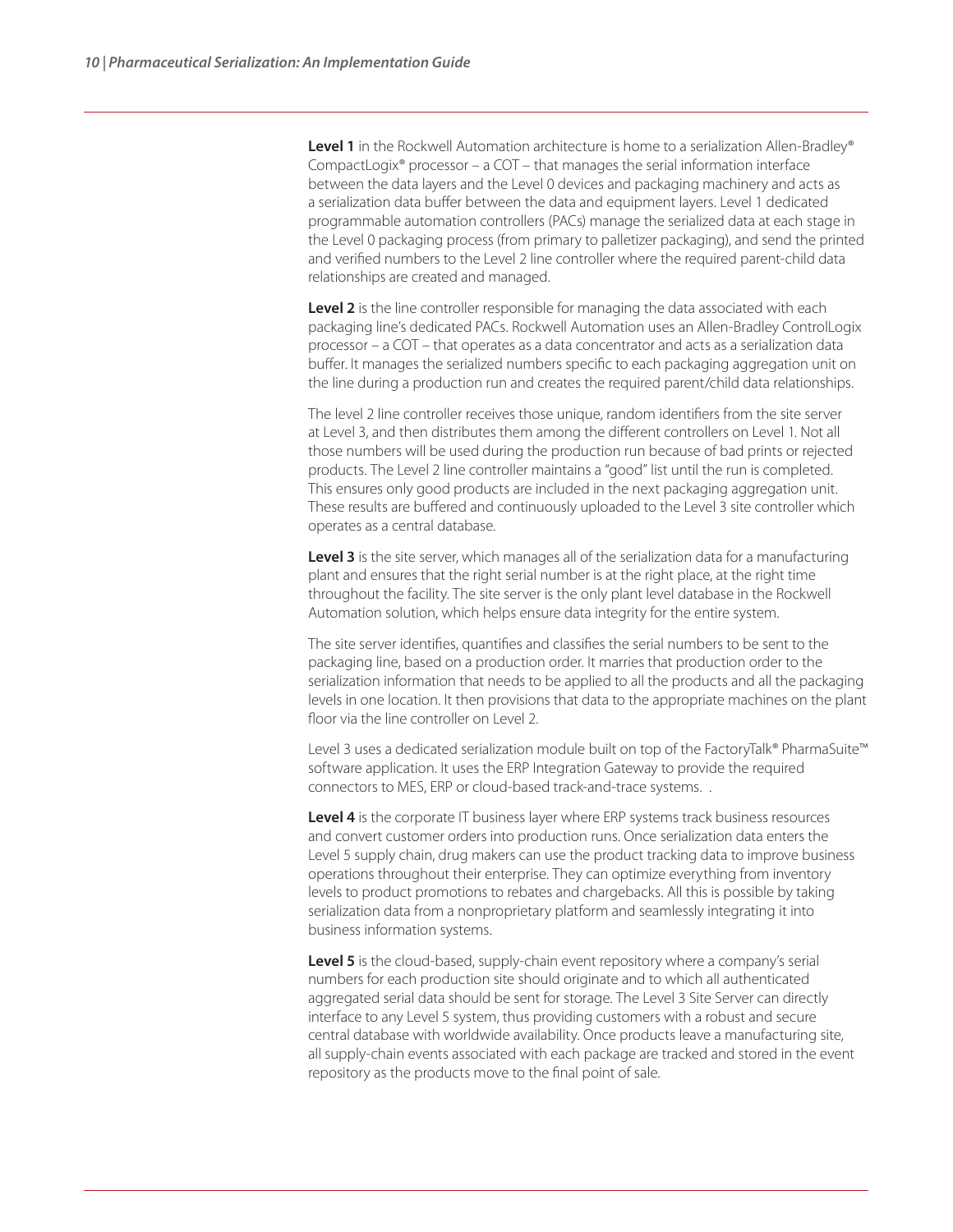The Rockwell Automation serialization solution includes an interface to a Cloud-based repository, which gives manufacturers the flexibility to implement the appropriate Level 5 solution that allows them to provide the required information to regulatory bodies. Certain countries will have exceptions. China, for instance, is expected to create a central government repository.

By using the Cloud to maintain their databases, manufacturers have the ability and the server capacity to manage their product's chain of custody from anywhere in the world via a Web portal.

### Cloud-Based Data Event Repository

Deploying a successful supply chain cloud solution requires a disciplined process. That's why the Rockwell Automation serialization solution provides an out-of-box connector to cloud-based serialization and track-and-trace platforms. The Level 5 cloud-based, supply-chain, event repository server is EPCIS-certified, meaning it meets GS1 guidelines for providing global drug pedigrees and for interoperability with IT service standards.

The Level 5 platform can offer cloud-based event repository, packaging-line serialization configurations, and front-end applications to derive business benefits from serial numbers.

The platform is designed to accommodate the additional data required to conform to EPCIS standards, as well as the current data exchange associated with EDI. The challenge of generating and managing the millions of random numbers required for serialization is complex. The Level 5 platform integrates with the Rockwell Automation solution, delivering serialization numbers to the central site server at Level 3. This helps automatically track those unique numbers – including those provisioned but not used on the packaging line – to ensure the integrity of the system and prevent any redundancy.

To conform with emerging chain-of-custody regulations, the path of prescription drugs through the supply chain must be tracked and recorded at every step – by distributors, hospitals, pharmacies, etc. the EPCIS cloud-based event repository automatically uploads scanned serialization information and updates the customer's database.

The platform has applications that allow drug makers to perform analytics on their supply chain data to identify counterfeit or diversion activities. Pharmaceutical companies also can explore the data-mining capabilities of cloud platforms to potentially streamline processes and identify business opportunities.

Microsoft, a Rockwell Automation Strategic Alliance partner, has developed its Azure platform as a globally distributed and redundant cloud environment with more than 150 data centers worldwide. These geographically dispersed data centers comply with key industry standards, such as ISO/IEC 27001:2005, for defense-in-depth security and reliability.

Microsoft's data centers are managed, monitored and administered with 24/7 continuity by operations staff who have years of experience in delivering the world's largest online services.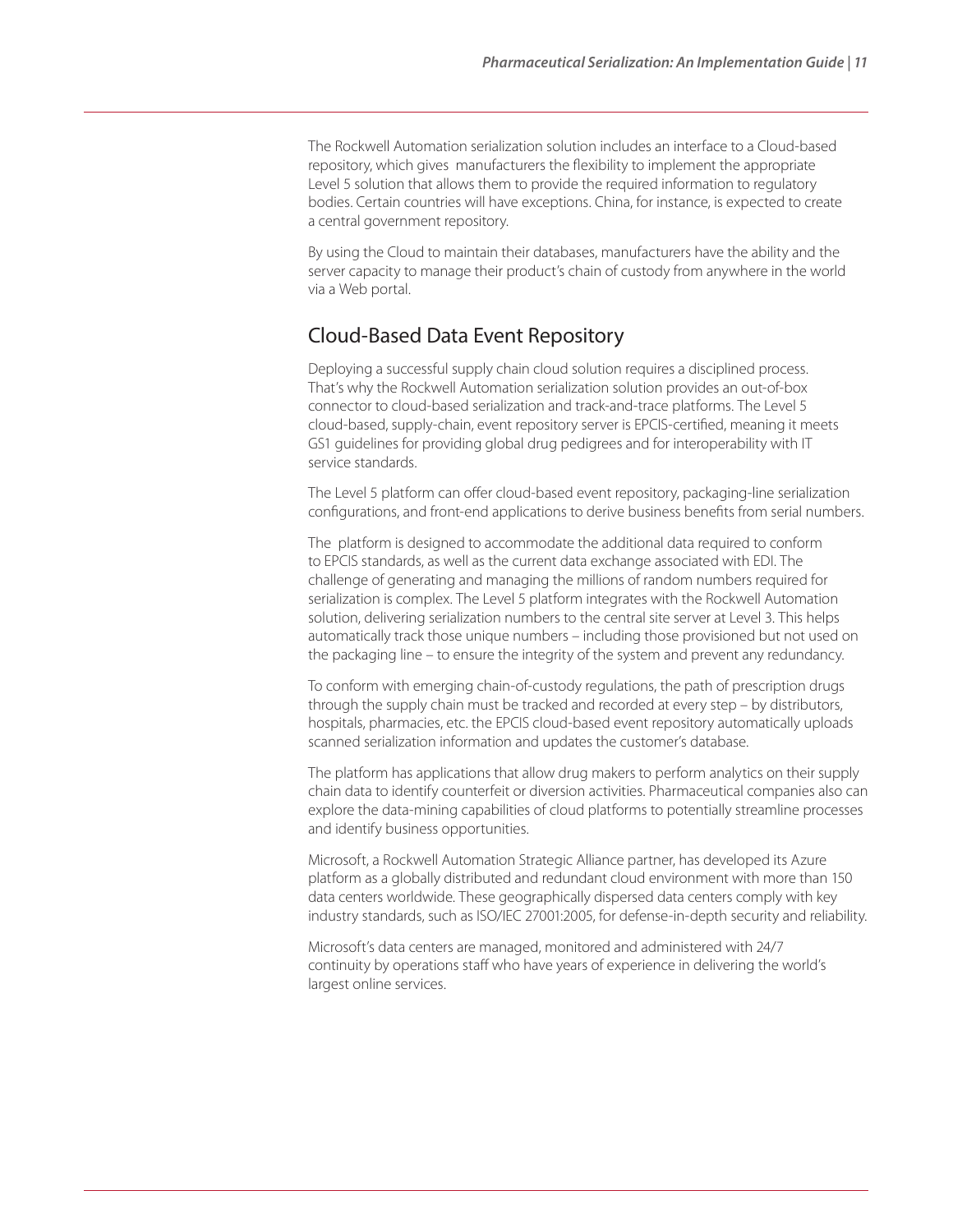#### Delivery and Support of Mission Critical Assets

Once the regulatory deadlines are past, if any part of the serialization system in a plant stops working, the entire production line can no longer produce product. That's a missioncritical production asset down.

Rockwell Automation can help get that key asset up and running quickly by leveraging its core capabilities of secure remote access and serialization application diagnostics.

Because the Rockwell Automation serialization solution is based on a standardized model, its data solution allows Rockwell Automation support, locally based OEMs or system integrators to remotely access pharmaceutical facilities through a firewall controlled by the in-house IT department.

Users with black-box control or custom control systems often encounter long-term support challenges, as well as parts and knowledge transfer issues.

With the regulatory deadlines rapidly approaching in many countries, many pharmaceutical companies will need to deploy serialization solutions in multiple locations simultaneously. Only a solution that uses commercial off-the-shelf technology that is easily deployable and supportable can meet this challenge.

Rockwell Automation control systems are built on an open architecture that provides the modularity, scalability and flexibility needed to comply with impending serializations regulations. The Rockwell Automation solution also allows companies to reap the business benefits that extend from a fully integrated serialization system.

## Reverse-Logistics Benefits

A holistic and interoperable serialization solution can deliver reverse-logistics benefits from more accurate and efficient recalls to improved forecasting and more customer-specific marketing programs.

For example, imagine a pharmaceutical company discovers a supply-chain partner did not store a specific ingredient for a drug at specified temperature or humidity levels. Today, the producer would need to review data to understand which batches were impacted. They would likely add the previous and trailing batches to the recall to be safe, determine which pallets those were shipped out on, and guesstimate what happened to those pallets after they were received by a third party. They would need to rigorously publicize the recall and impacted batch numbers to ensure product was not consumed as they couldn't directly contact the point-of-sale outlets.

With a holistic serialization solution, the producer could use the data thread to track backward along their distribution chain. They could quickly and easily utilize their cloudbased data repository to determine which cases or packages were on pallets that shipped, as well as where they were shipped from there onto the final point of sale. Those retail outlets could be contacted directly to remove the damaged product and only the damaged product from the shelves. If the point of sale had information on the consumers who purchased the damaged product, they could potentially reach out to the consumer directly to prevent any complications from the defective medicine.

But the solution offers more than this. Pharmaceutical innovators are following initiatives like the Smart Manufacturing Leadership Coalition, Industrie 4.0 and China's Manufacturing Intelligence 2025. Admittedly, though, many don't yet have a clear strategy in place to operationalize these initiatives.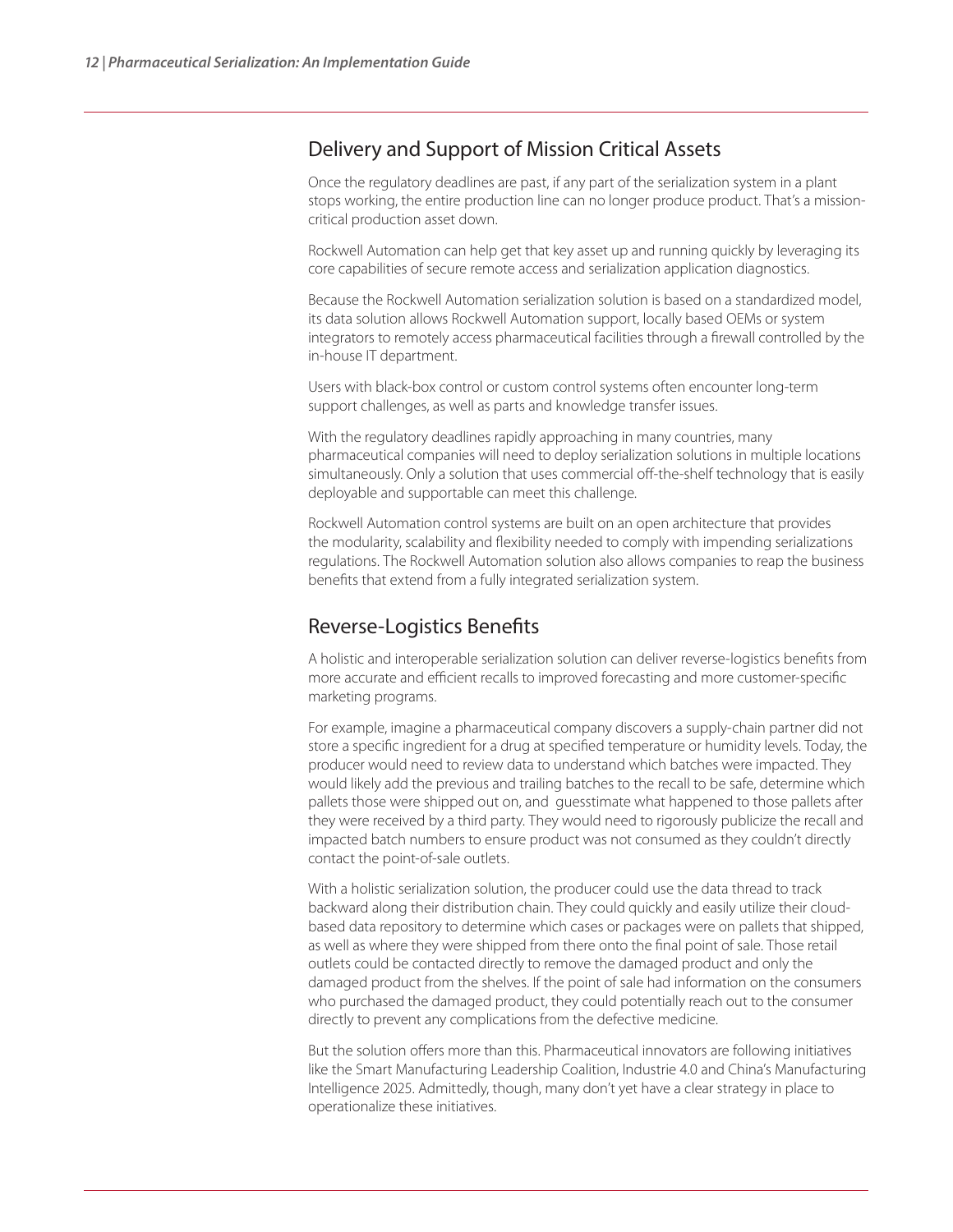Success today requires greater process knowledge – the kind locked deep inside production systems. Accessing that data and converting it into useful information can yield tremendous benefits, but information alone isn't enough.

Cross-departmental activity between plant-floor and front-office systems has become particularly necessary in the life sciences industry, as tracking and reporting has evolved from a nice-to-have to a must-have. Rockwell Automation refers to this as The Connected Enterprise. It's the creation of a unified control and information system architecture to harness production intelligence and improve operations across the product life cycle – from formulation to factory.

Because the new Rockwell Automation holistic serialization solution is fully integrated across the supply chain, all enterprise and control system levels, and potentially directly to the customer, its common serialization data thread provides real-time visibility to a company's products and customers. What pharmaceutical producers can do when empowered with this information is only limited by their imagination.